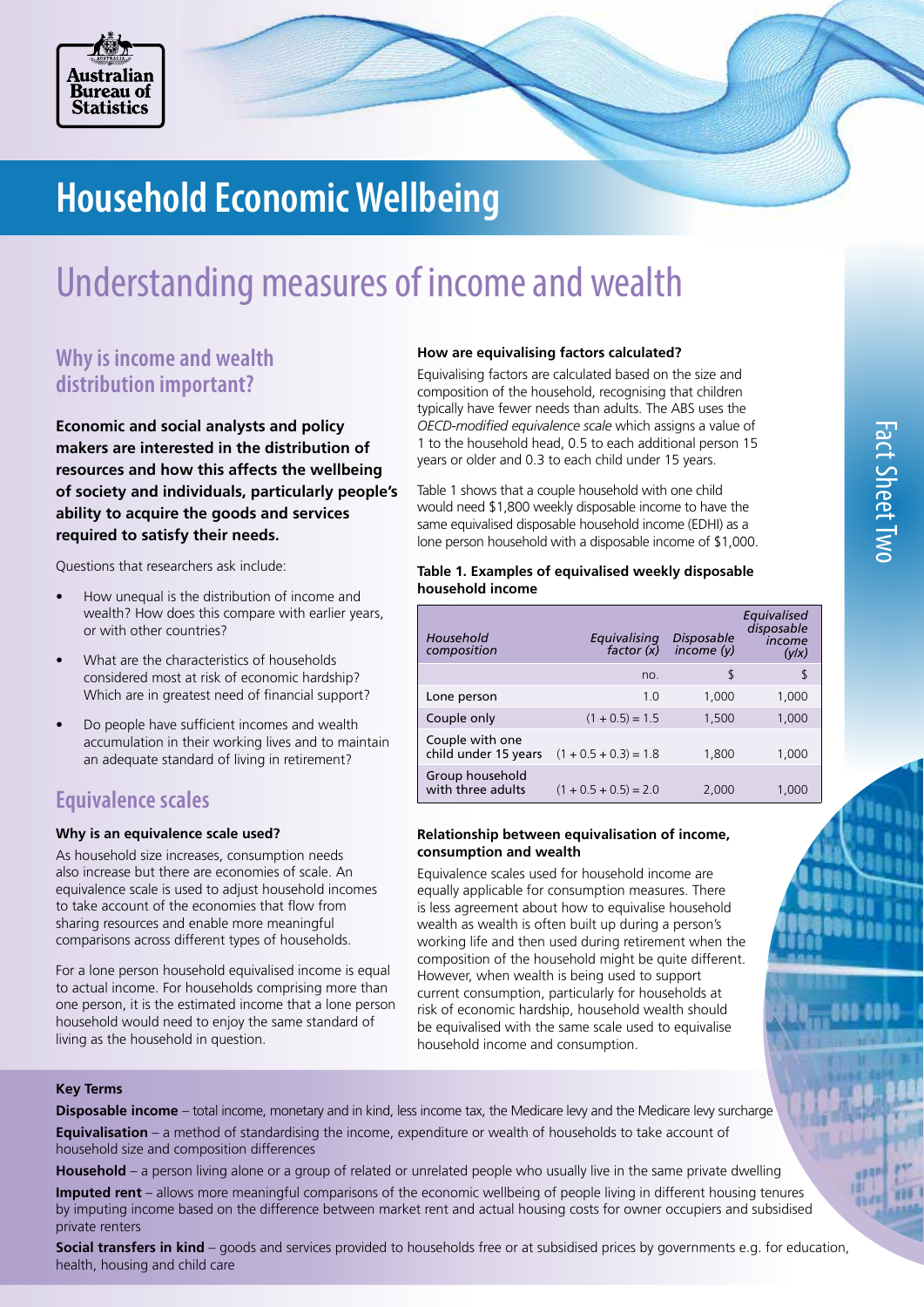## Understanding measures of income and wealth

## **Analysis of households and persons**

There are two common ways of presenting analysis of households:

- number of households, or
- number of people in households.

In the former, each household contributes the same regardless of its size e.g. a four person household would have the same representation as a person living alone.

To provide a better understanding of the circumstances of people it is often preferable to study people in households e.g. the number of people in Australian households experiencing economic hardship. In this analysis, each person is attributed with the characteristics of the household to which they belong e.g. household income is used to determine whether it is a low or high income household but analysis is about numbers of people experiencing hardship. This approach keeps the focus on individual circumstances while recognising that people share household resources.

## **Summary measures**

There are several summary measures commonly used for analysing household economic wellbeing.

### **Counts**

Counts provide an estimate of the total number of people or households with a particular characteristic and are derived by summing the survey weights of each observation of interest. In sample surveys the weights enable extrapolation of the survey responses to official population estimates.

### **Means**

The arithmetic mean, or average, is the sum of all income divided by the number of observations. Advantages of the mean are that it is easy to calculate and the means of all subcomponents sum to the mean of all observations. Its drawbacks are the effect of extreme values and asymmetry of the distribution, both of which are relevant for income and wealth data. For example, a small number of very wealthy and a large number of relatively poor households may have the same average income or wealth as a population where there is equal distribution of resources.

### **Medians**

Medians are calculated by ranking all observations from the lowest to the highest. The middle observation of the distribution is the median. Compared to the mean, the median is a more stable measure and is less affected by extreme values and sample fluctuations. However, median values of subcomponents do not sum to the median of all observations.

## **Distribution measures**

Measures of the distribution of income and wealth help to describe and understand how economic resources are shared across the population and households.

## **Frequency distribution**

Frequency distributions show the proportion of people or households with a particular level of income or wealth. To produce the distribution, the item of interest is ranked by value and the population grouped into classes. The ABS currently uses \$50 ranges for weekly income and \$100,000 ranges for wealth.

It is useful to include the summary statistics such as the mean and median in the frequency distributions. Income and wealth distributions tend to be asymmetrical, with a small number of people having relatively high income or wealth and a much larger number having relatively low income or wealth. (Graph 1)





## **Quantiles**

Quantile is a term for groups formed by ranking the units of analysis (e.g. household or persons) in ascending order and calculating the shares of the total accruing to a given proportion of the units:

- quintiles are formed when the population is divided into five equally sized groups
- deciles into ten groups
- percentiles into 100 groups.

Therefore the first quintile will comprise the first two deciles and the first 20 percentiles. The mean or the median may be used to summarise the circumstances within a quantile.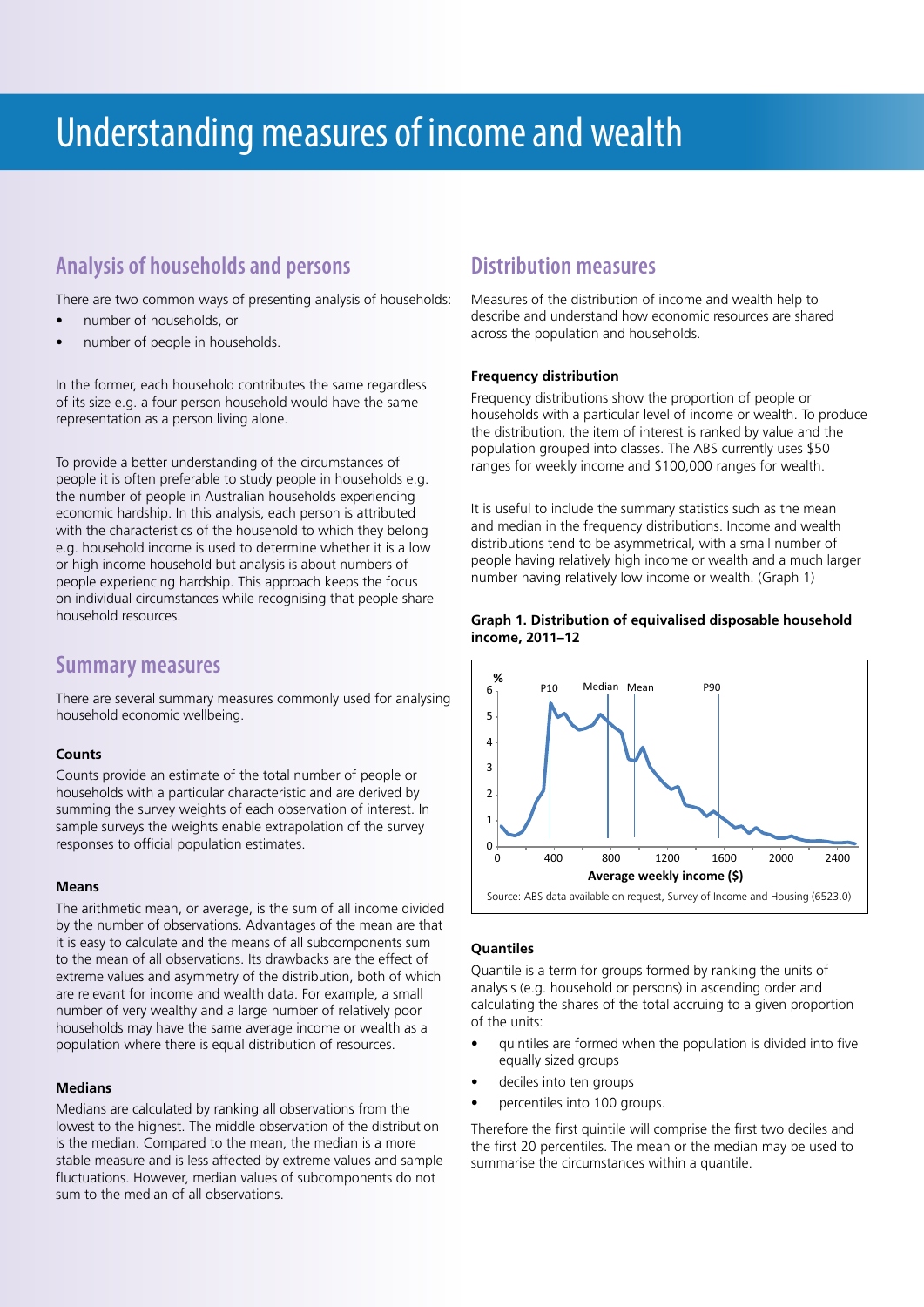

#### **Graph 2. Equivalised household income, by quintile, 2011–12**



## **Percentile ratios**

The boundary between quantiles is usually expressed as the upper value of a particular percentile. The ABS publishes the upper value of each decile (P10 to P90). This provides the range of values in each quintile e.g. the middle (3rd) quintile is formed by households with income/wealth between P40 and P60. The median of each quintile can also be determined e.g. the median of the first quintile is P10, second quintile, P30, etc. The median of the whole population is P50.

Percentile ratios summarise the relative distance between two points on the income or wealth distribution. Percentile ratios will be less volatile than measures based on means, particularly at each end of the distribution. To illustrate the full spread of the income distribution, the percentile ratio should use points near the extremes e.g. the P90/P10 ratio. The P80/P20 ratio better illustrates the magnitude of the range for the majority of the population. The P90/P50 and P10/P50 ratios compare the ends of the distribution with the median and these are commonly used to understand how the wealthier compare to average and the poorer to average.

Table 2 shows that income is more equally distributed than wealth. In 2011–12, the equivalised income of households at the top of the 80th percentile (or fourth quintile) was 2.6 times higher than that of households at the top of the 20th percentile (or lowest quintile), whereas wealth was 10 times higher (P80/P20).

## **Table 2. Ratio of values at top of selected percentiles, 2011–12**

| Ratio   | Equivalised disposable<br>household income per week | Equivalised household<br>net worth |
|---------|-----------------------------------------------------|------------------------------------|
| P90/P10 | 4 1 0                                               | 45.08                              |
| P80/P20 | 2.61                                                | 10 14                              |
| P90/P50 | 197                                                 | 377                                |
| P10/P50 | 0.48                                                | 0 Q8                               |

Source: ABS Survey of Income and Housing (6554.0)

#### **Shares of income or wealth**

Income or wealth shares can be calculated and compared for each quantile of a population. The aggregate income/wealth of units in each quantile is divided by the total aggregate of the entire population to derive quantile share.

Graph 3 shows income and wealth shares by decile. Household wealth is more unequally distributed than household income. People in the three lowest equivalised income deciles received 13% of all income, whilst people in the three lowest equivalised wealth deciles held only 3% of all wealth in 2011–12.



### **Graph 3. Share of equivalised household income and net worth (a), 2011–12**

## **Gini coefficient**

The Gini coefficient is a single statistical indicator of the degree of inequality. It equals zero when all people have the same level of income and equals one when one person receives all the income. In general the smaller the Gini coefficient, the more equal the distribution of income or wealth. Any increase in the income of a person with income greater than the median will always lead to an increase in the Gini coefficient, while an increase in the income of a person with income lower than the median will always lead to a decrease in the coefficient.

The distribution of income becomes more equal when imputed rent and social transfers in kind (STIK) are included in the income measure, down from 0.320 to 0.226 in 2011–12. (Table 3)

#### **Table 3. Gini coefficient, by household income, 2011–12**

|                                                                | Gini coefficient |
|----------------------------------------------------------------|------------------|
| Equivalised disposable income                                  | 0.320            |
| Equivalised disposable income<br>(incl. imputed rent)          | 0.303            |
| Equivalised disposable income<br>(incl. imputed rent and STIK) | በ 226            |

Source: ABS Survey of Income and Housing (6523.0) Appendix 4 Social transfers in kind